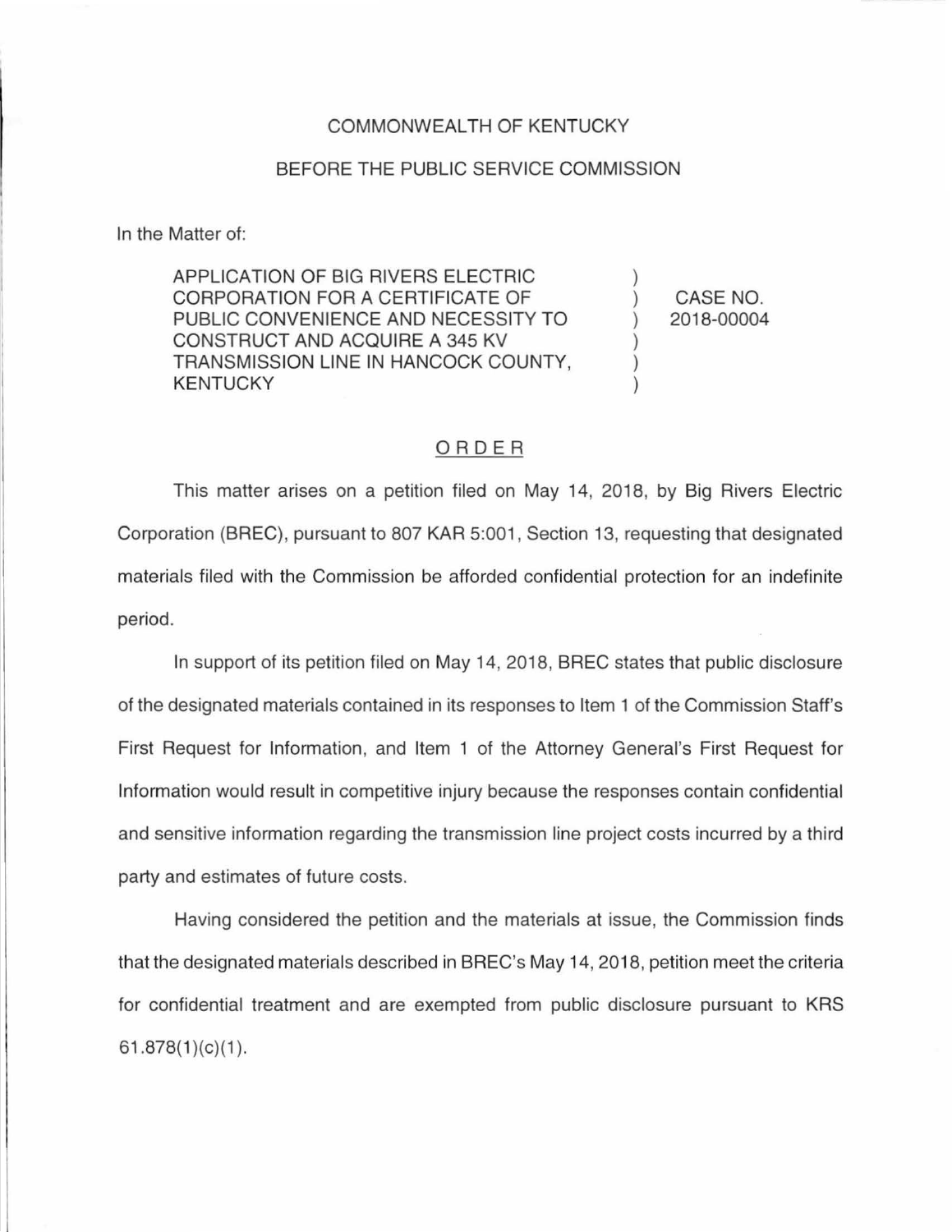IT IS THEREFORE ORDERED that:

1. BREC's May 14, 2018, petition for confidential protection is granted.

2. The designated materials shall not be placed in the public record or made available for public inspection for an indefinite period, or until further Orders of this Commission.

3. Use of the designated materials in any Commission proceeding shall be in compliance with 807 KAR 5:001, Section 13(9).

4 . BREC shall inform the Commission if the designated materials become publicly available or no longer qualify for confidential treatment.

5. If a non-party to this proceeding requests to inspect the designated materials granted confidential treatment by this Order and the period during which the materials have been granted confidential treatment has not expired, BREC shall have 30 days from receipt of written notice of the request to demonstrate that the materials still fall within the exclusions from disclosure requirements established in KRS 61.878. If BREC is unable to make such demonstration, the requested materials shall be made available for inspection. Otherwise, the Commission shall deny the request for inspection.

6. The Commission shall not make the designated materials available for inspection for 30 days following an Order finding that the materials no longer qualify for confidential treatment in order to allow BREC to seek a remedy afforded by law.

-2- Case No. 2018-00004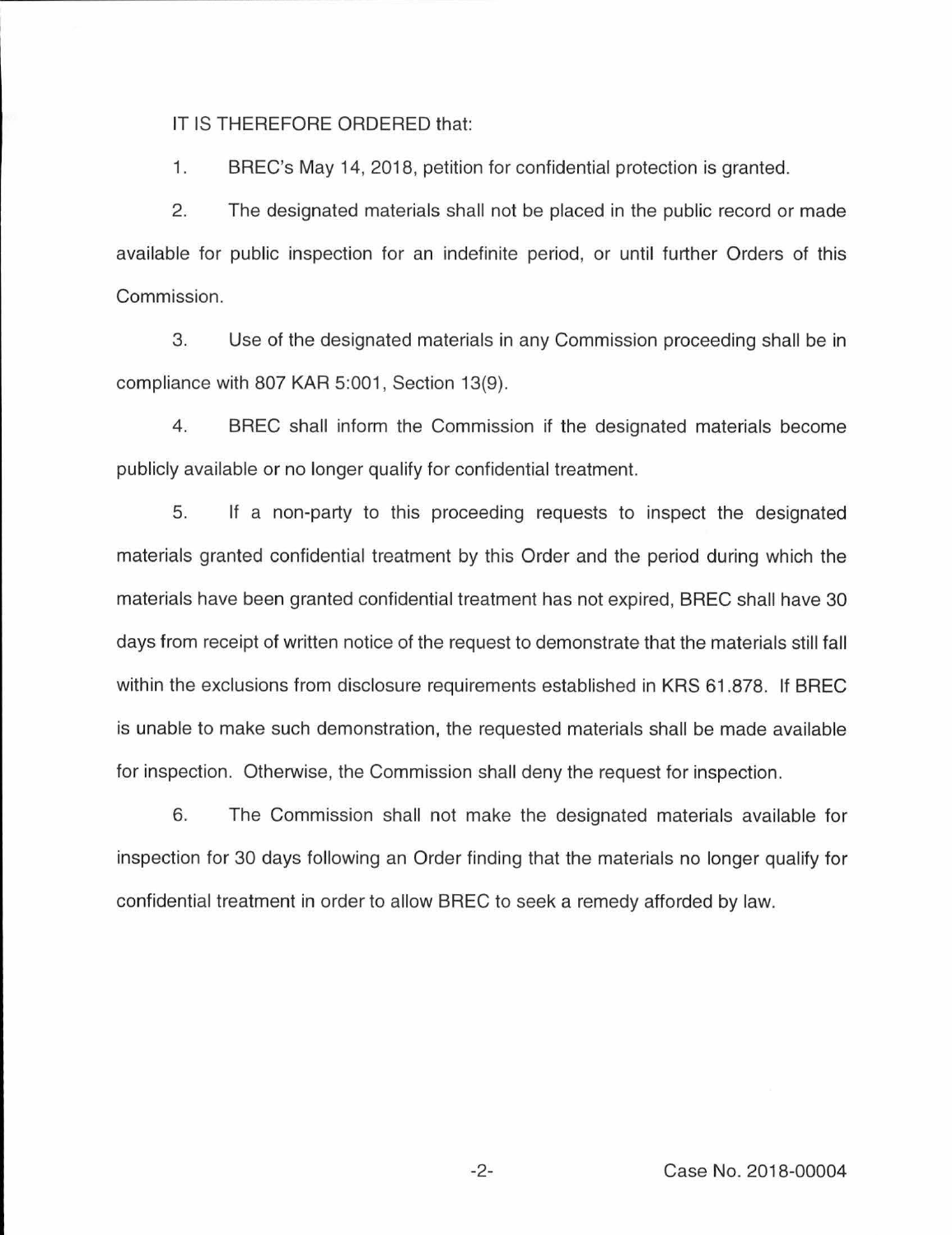By the Commission

| <b>ENTERED</b>                               |
|----------------------------------------------|
| <b>JUN 12 2019</b>                           |
| <b>KENTUCKY PUBLIC</b><br>SERVICE COMMISSION |

ATTEST: w Dh **COL** Executive Director

Case No. 2018-00004